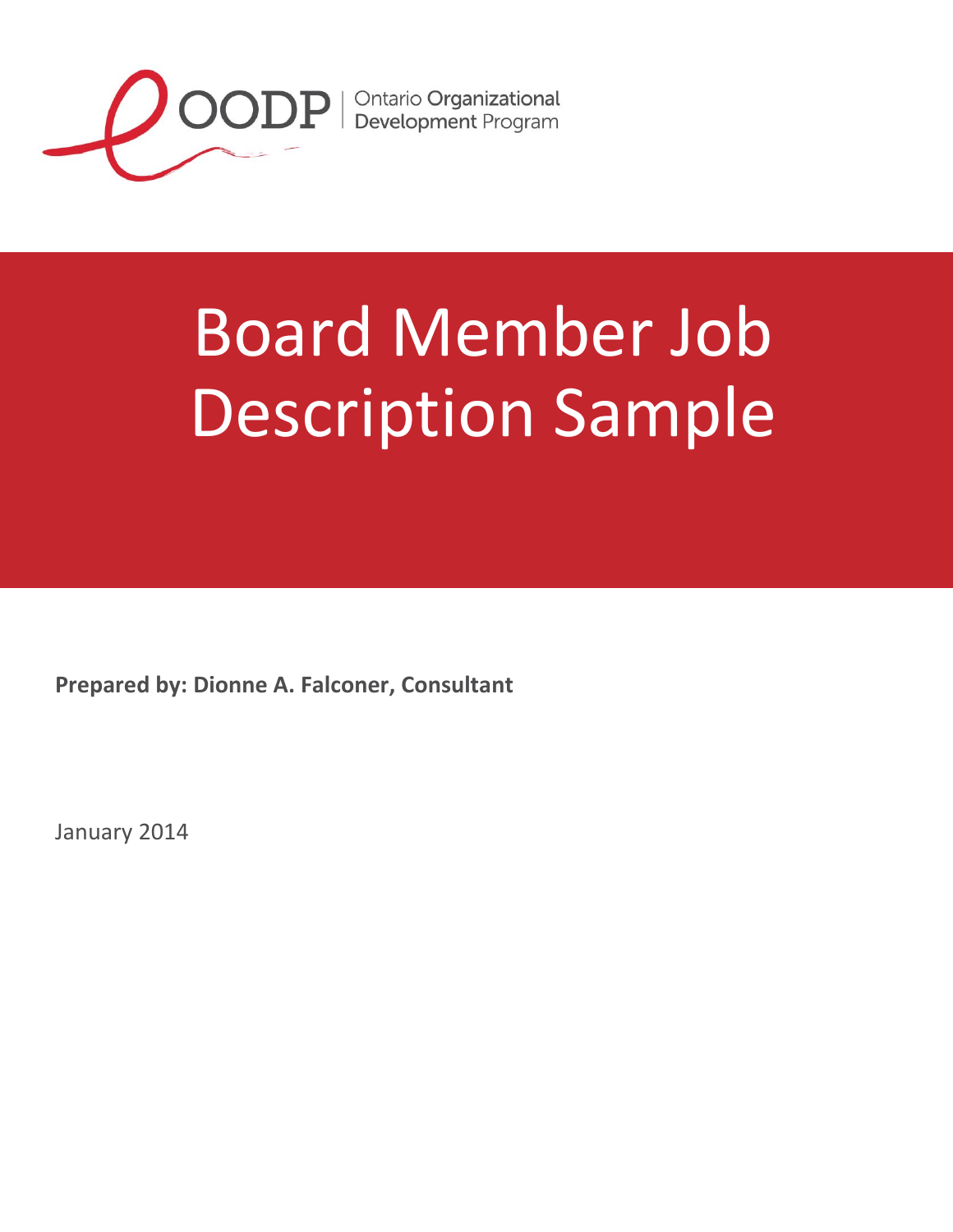## **Copyright Statement**

Production of *Board Member Job Description Sample* has been made possible through financial contributions by the AIDS Bureau, AIDS and Hepatitis C Programs, Ministry of Health and Long-Term Care, Ontario.

Copyright to *Board Member Job Description Sample* is held by the Ontario Organizational Development Program (OODP). The OODP acknowledges the contributions of its consultant, Dionne A. Falconer, in preparing this document.

The OODP encourages the use of *Board Member Job Description Sample* by organizations. However, any such publication shall acknowledge OODP as the source and Dionne A. Falconer as the Author. Its content cannot be edited or otherwise altered without permission of the OODP.

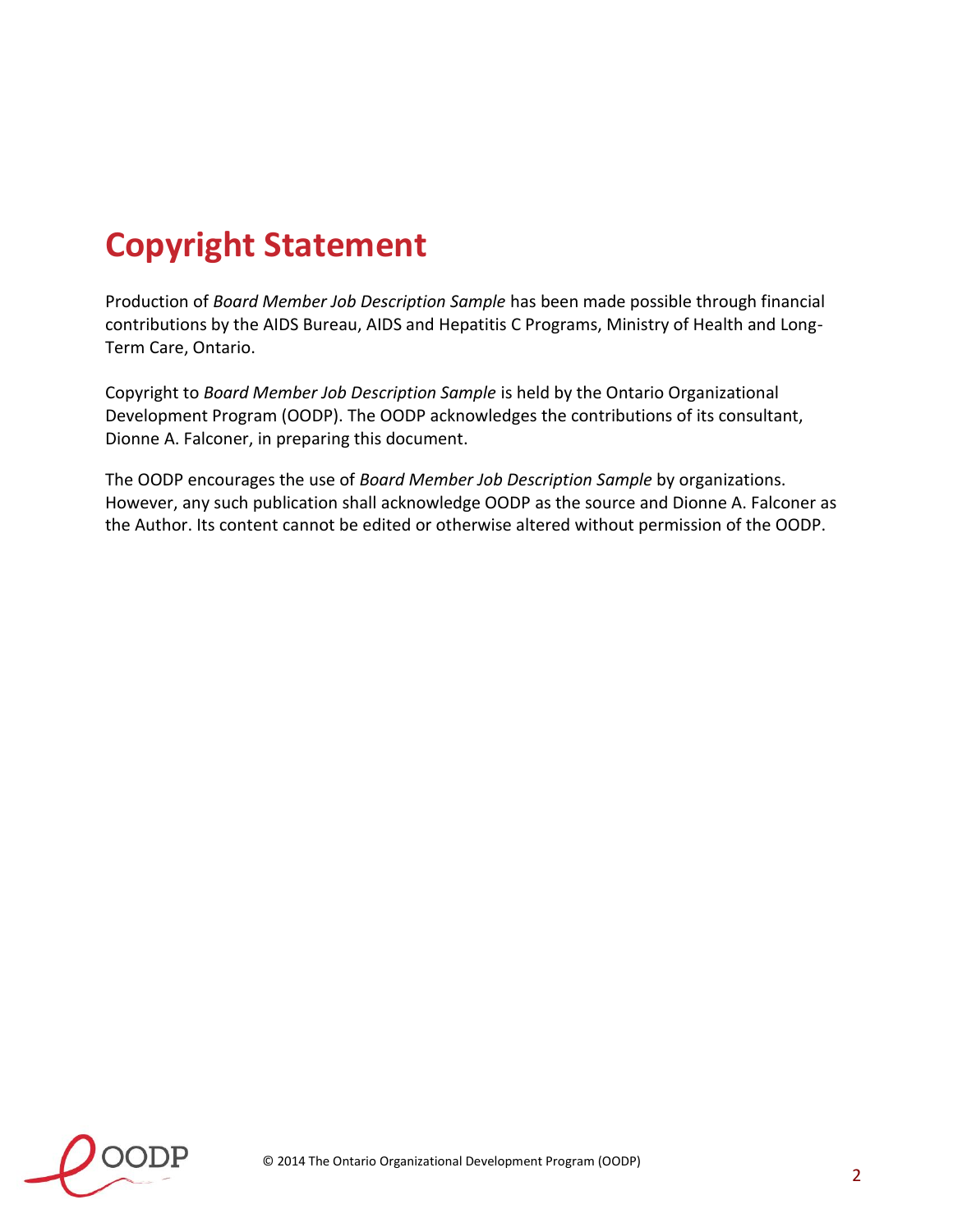### **Role**

The Board of Directors shall be the governing body and legal authority of [insert organization's name]. As a member of the Board of Directors, a Board Member acts in a position of trust for the community, and is responsible for the effective governance of the organization.

#### **Responsibilities**

- 1. Act honestly, in good faith and in the best interest of the organization.
- 2. Govern, not manage, the organization.
- 3. Contribute to defining the organization's strategic directions and approve its strategic plan.
- 4. Determine and monitor the organization's programs and services.
- 5. Ensure needed resources for the organization, including adequate funding.
- 6. Approve, monitor and follow all Board policies.
- 7. Review the bylaws, and recommend bylaw changes to the membership.
- 8. Abide by the bylaws and the various policies and procedures of the organization.
- 9. Approve and monitor the organization's budget and finances.
- 10. Approve the hiring and release of the Executive Director.
- 11. Support and participate in evaluating the Executive Director.
- 12. Delegate appropriately to the Executive Director and committees.
- 13. Elect the Board executive.
- 14. Mentor new Board members.
- 15. Review Board and self-reflect on own performance periodically.
- 16. Attend, be prepared for and participate in Board, committee and related meetings.
- 17. Participate in discussions and decision-making of the Board.
- 18. Support and participate in fundraising activities.
- 19. Assist in developing and maintaining positive, cooperative and respectful relations among or with the Board, committees, management, staff and community.
- 20. Keep the Executive Director informed of membership and community concerns and issues.
- 21. Participate in a Board orientation session, Board retreats, Board education sessions and other gatherings of the Board, as necessary.
- 22. Represent the organization when required or requested.